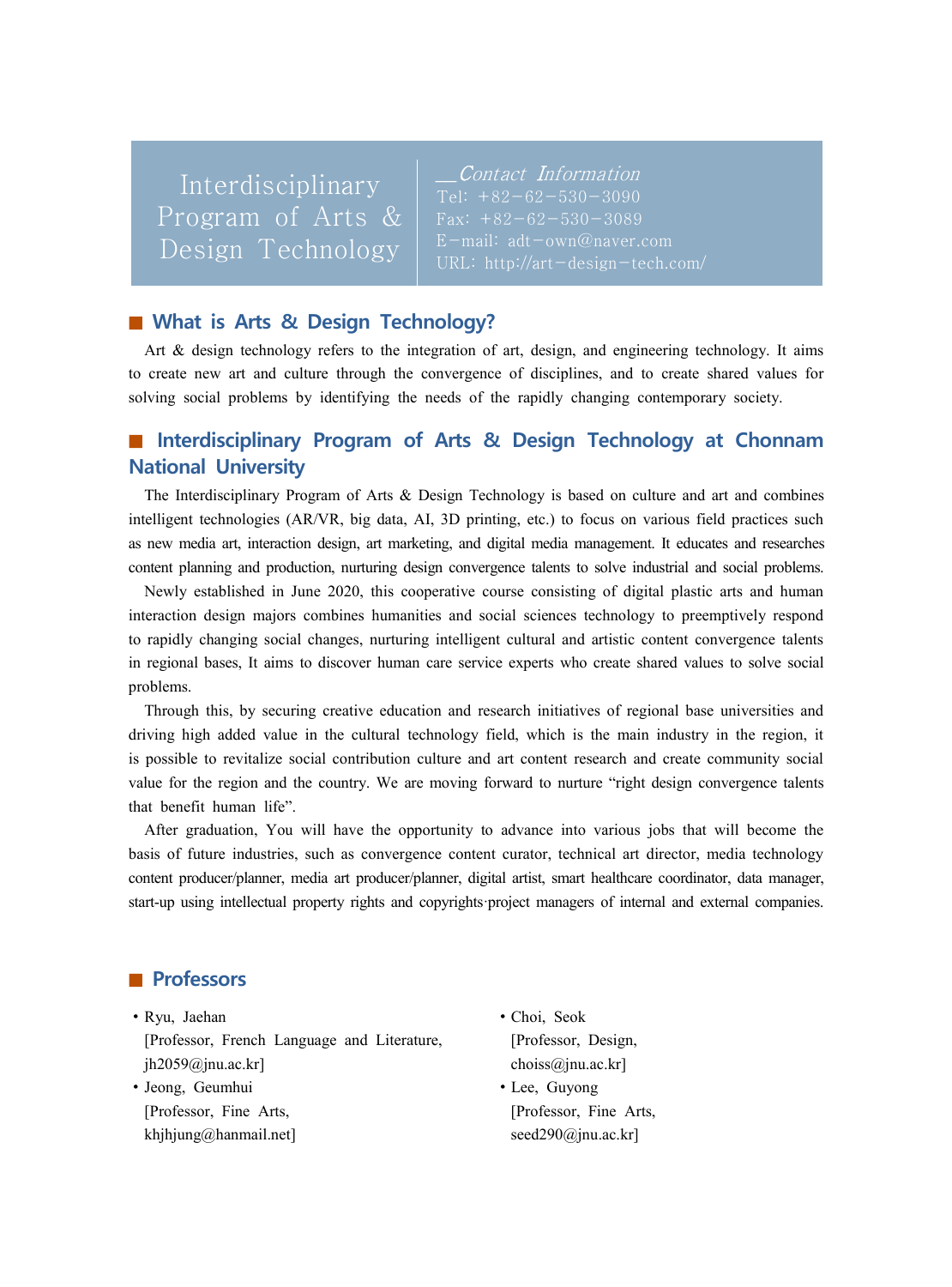- ∙Ham, Donghan [Professor, Industrial Engineering, donghan.ham@gmail.com]
- ∙Jeong, Young-Seon [Associate Professor, Industrial Engineering young.jeong@jnu.ac.kr]
- ∙Jung, Jungho [Associate Professor, Design vava@jnu.ac.kr]
- ∙Ahn, Minjeong [Assistant Professor, Nursing Science anminjeong@jnu.ac.kr]
- ∙Shin, Chunseong [Assistant Professor, Culture Business jh2059@jnu.ac.kr]

# ■ **Degree Requirements**

## **The Master's degree program**

Applicants for master's dissertation are required to meet all following prerequisite requirements.

- ① Earn 24 credits : Applicants for a master's degree are required to obtain at least 18 credits in the curriculum provided by this interdisciplinary Program, including at least 12 credits in the curriculum of the major.
- $\oslash$  Successful passing of qualification examination (general test + foreign language test)
- ③ Either publication of academic paper in academic journal at home and abroad or practical work presentation
- ④ All requirements above must be completed and the dissertation must be successfully passed by the dissertation committee to graduate.

## **The Doctorate program**

Applicants for doctorate dissertation are required to meet all following prerequisite requirements.

- ① Earn 36 credits : Applicants for a doctorate degree are required to obtain at least 24 credits in the curriculum provided by this interdisciplinary Program, including at least 18 credits in the curriculum of the major.
- ② Successful passing of qualification examination (general test + foreign language test)
- ③ Two or more academic papers worthy of being considered for publication at KCI (solo or lead author)
- ④ All requirements above must be completed and the dissertation must be successfully passed by the dissertation committee to graduate.

#### **Integrated master's and doctorate program**

- Applicants for integrated master's and doctorate dissertation proposal are required to meet all following prerequisite requirements.
- ① Earn 54 credits : Applicants for an integrated master's and doctorate degree are required to obtain at least 36 credits in the curriculum provided by this interdisciplinary Program, including at least 30 credits in the curriculum of the major.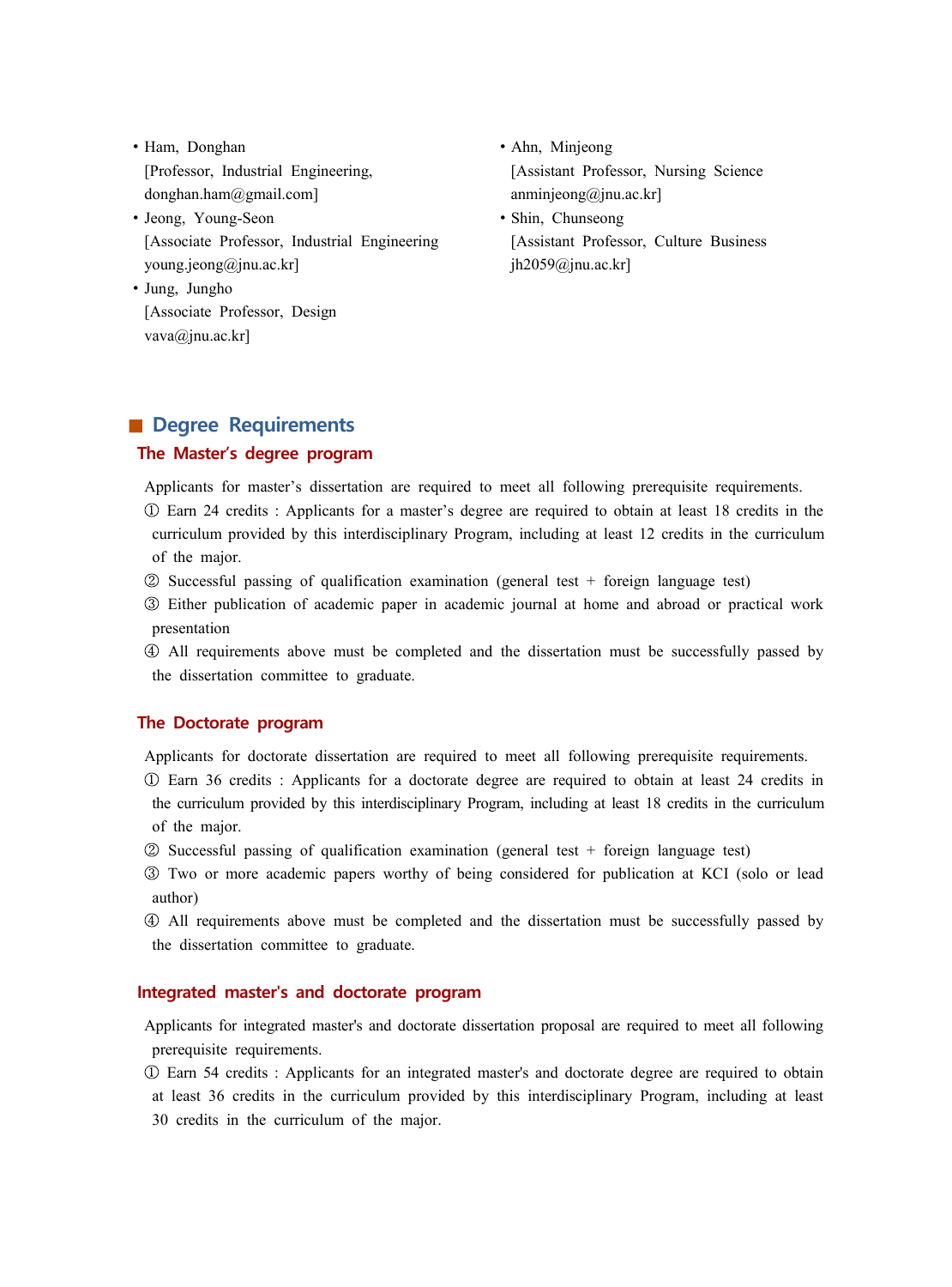- ② Successful passing of qualification examination (general test + foreign language test)
- ③ Three or more academic papers worthy of being considered for publication at KCI (solo or lead author)

 ④ All requirements above must be completed and the dissertation must be successfully passed by the dissertation committee to graduate.

# ■ What Do You Study?

#### **▮ Major in Digital Plastic Arts**

Pop Culture Theory Visual Design Seminar Cultural Policy Theory Plastic Arts Theory Culture And Arts Marketing Visual Design Studio Korean Modern Arts Theory Western Modern Arts Theory Arts And Culture Arts And Aesthetics Contemporary Art Criticism Diaspora Arts East-West Comparative Arts Convergence Contents Design Design Illustration Art Creation Theory Convergence Plastic Studio Research on Plastic Art Techniques1 Research on Plastic Art Techniques2 Art Technology Media And Plastic Arts Digital Conversation Techniques Creative Tasks Art Products Production Management Culture And Urban Civilization Introduction To Humanities and Arts Humanities, Culture and Arts Seminar UNESCO Cultural City Urban and Local Culture Development Culture, Arts and Technology Culture, Arts and Entrepreneurship Culture and Arts Management Theory Art Product Planning

Culture and Arts Trends Culture and Arts Management Seminar Semiotics Plastic Psychology Media Art Studio Sound Design Visual Communication Theory Research on Design Plastics Art Psychotherapy Arts and Copyrights Art Market Management Art Curation Art Financial Cultural Archetype and Content Digital Content Planning Image and Film Theory Art Transformation Trans Art Evolutionary Psychology Culture and Tourism Theory Culture And Content Storytelling Cultural Content Distribution Strategy Visual Programming Special Video Production Technique 3D Printing Practical Application Motion Graphics Design Animations VFX Studio Game Scenario Planning Game Production Studio Creative Criticism Seminar Artistic Logic and Writing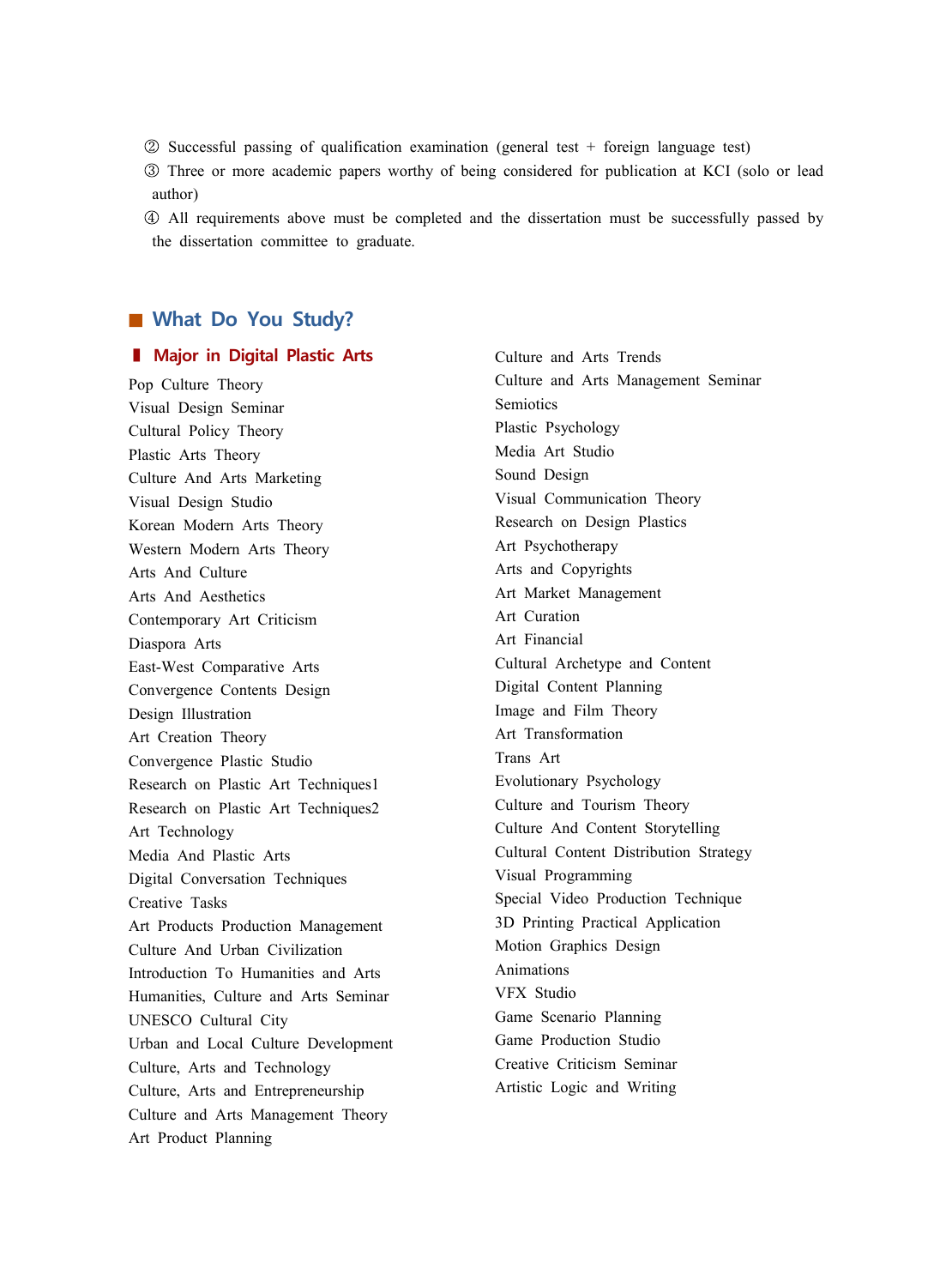# **▮ Major in Human Interaction Design**

Cognitive Science **Bioinfomatics** Research on Digital Communication Service Engineering Special Theory Data Science Service Convergence Design Design Management Marketing Communications Design Strategy Simulation Design Creativity ICT Service Design Art & Design Business Design Research Methodology Public Brand Design Introduction to HCI Interaction Design Cognitive System Engineering Special Theory Cognitive Science and Application New Service Product Development Artificial Intelligence and UX Design Visual Analytics Statistical Research Methodology 1 Statistical Research Methodology 2 Design Quality Management Service Management Innovation Database Design Introduction to Industrial Information System Engineering AR/VR Media Video Contents Media Technology Design Art and Computing Thinking Programming Computer Graphics

New Media and Contents Interactive Media Culture and Technology Healthcare Service Design Human Physiology Healthcare IoT Healthcare Big Data Analysis Healthcare Business and Law Integrated Research Methodology Health Promotion Education ICT Technology Trends Analysis Cognitive Psychology Visual Thinking Design Start-Ups UI/UX Design Interface Design Design Trends Social Innovation Design Visual Information Processing and Application Computer Science Bio-signal Mining Biometric Engineering Design High-tech Marketing Social Business Paradigm Big Data Marketing Physical Computing Introduction To Healthcare Engineering 2D Special Production Technique 3D Special Production Technique Transhumanism User Experience Data Analysis VR Mobile Contents Development Social Problem-Solving

#### ■ **Careers**

Students may obtain positions in/as:

#### **▮ Major in Digital Plastic Arts**

 Convergence content curator, content fab creator, technical art director, media technology content producer/planner, digital artist, entertainment director, virtual reality exhibition planner, culture and arts